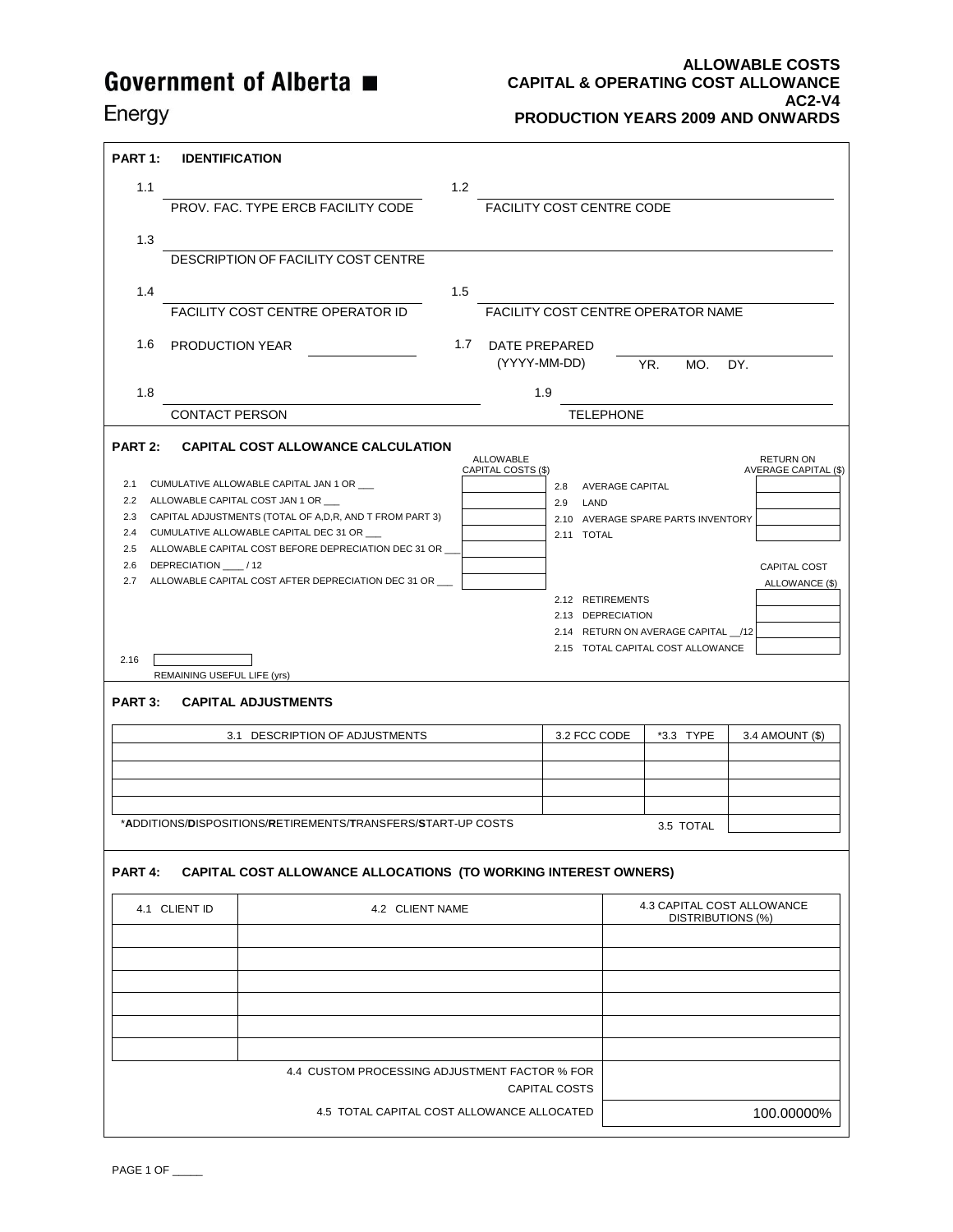#### **ALLOWABLE COSTS CAPITAL & OPERATING COST ALLOWANCE AC2-V4 PRODUCTION YEARS 2009 AND ONWARDS**

### Energy

| PART 1:                                   |                                    | <b>IDENTIFICATION</b> |                                                                                                                                                            |                 |                                             |                |                  |                                              |
|-------------------------------------------|------------------------------------|-----------------------|------------------------------------------------------------------------------------------------------------------------------------------------------------|-----------------|---------------------------------------------|----------------|------------------|----------------------------------------------|
| 1.1                                       |                                    |                       |                                                                                                                                                            | 1.2             |                                             |                |                  |                                              |
|                                           | PROV. FAC. TYPE ERCB FACILITY CODE |                       |                                                                                                                                                            |                 | FACILITY COST CENTRE CODE                   |                |                  |                                              |
| 1.3                                       |                                    |                       |                                                                                                                                                            |                 |                                             |                |                  |                                              |
|                                           |                                    |                       | DESCRIPTION OF FACILITY COST CENTRE                                                                                                                        |                 |                                             |                |                  |                                              |
| 1.4                                       |                                    |                       |                                                                                                                                                            | 1.5             |                                             |                |                  |                                              |
|                                           |                                    |                       | FACILITY COST CENTRE OPERATOR ID                                                                                                                           |                 | FACILITY COST CENTRE OPERATOR NAME          |                |                  |                                              |
| 1.6                                       |                                    | PRODUCTION YEAR       |                                                                                                                                                            | 1.7             | <b>DATE PREPARED</b>                        |                |                  |                                              |
|                                           |                                    |                       |                                                                                                                                                            |                 | (YYYY-MM-DD)                                | YR.            | MO.              | DY.                                          |
| 1.8                                       |                                    |                       |                                                                                                                                                            |                 |                                             | 1.9            |                  |                                              |
|                                           |                                    | <b>CONTACT PERSON</b> |                                                                                                                                                            |                 |                                             |                | <b>TELEPHONE</b> |                                              |
|                                           |                                    |                       |                                                                                                                                                            |                 |                                             |                |                  |                                              |
|                                           |                                    |                       | PART 5: CAPITAL COST ALLOWANCE ALLOCATIONS (TO OTHER DELIVERY FACILITIES)<br>(To be completed if capital costs are allocated to other delivery facilities) |                 |                                             |                |                  |                                              |
|                                           |                                    |                       | 5.2 CAPITAL COST                                                                                                                                           |                 |                                             |                |                  | 5.2 CAPITAL COST                             |
|                                           | 5.1 ERCB FACILITY CODE             |                       | <b>ALLOWANCE</b><br>DISTRIBUTIONS (%)                                                                                                                      |                 | 5.1 ERCB FACILITY CODE                      |                |                  | <b>ALLOWANCE</b><br><b>DISTRIBUTIONS (%)</b> |
|                                           |                                    |                       |                                                                                                                                                            |                 |                                             |                |                  |                                              |
|                                           |                                    |                       |                                                                                                                                                            |                 |                                             |                |                  |                                              |
|                                           |                                    |                       |                                                                                                                                                            |                 |                                             |                |                  |                                              |
|                                           |                                    |                       |                                                                                                                                                            |                 |                                             |                |                  |                                              |
|                                           |                                    |                       |                                                                                                                                                            |                 | 5.3 TOTAL CAPITAL COST ALLOWANCE ALLOCATION |                |                  | 100.00000%                                   |
|                                           |                                    |                       |                                                                                                                                                            |                 |                                             |                |                  |                                              |
| PART 6:                                   |                                    |                       | <b>CUSTOM PROCESSING ADJUSTMENT FACTOR CALCULATION FOR CAPITAL COST</b>                                                                                    |                 |                                             |                |                  |                                              |
|                                           |                                    |                       |                                                                                                                                                            | 6.3             | $10^3$ m $^3$<br>UNIT                       | m <sup>3</sup> |                  | t                                            |
|                                           | 6.1 CLIENT ID                      |                       |                                                                                                                                                            | 6.2 CLIENT NAME |                                             |                |                  | <b>6.4 CUSTOM VOLUMES</b>                    |
|                                           |                                    |                       |                                                                                                                                                            |                 |                                             |                |                  |                                              |
|                                           |                                    |                       |                                                                                                                                                            |                 |                                             |                |                  |                                              |
|                                           |                                    |                       |                                                                                                                                                            |                 |                                             |                |                  |                                              |
|                                           |                                    |                       |                                                                                                                                                            |                 |                                             |                |                  |                                              |
|                                           |                                    |                       |                                                                                                                                                            |                 |                                             |                |                  |                                              |
|                                           |                                    |                       |                                                                                                                                                            |                 |                                             |                |                  |                                              |
|                                           |                                    |                       |                                                                                                                                                            |                 |                                             |                |                  |                                              |
|                                           |                                    |                       |                                                                                                                                                            |                 |                                             |                |                  |                                              |
|                                           |                                    |                       |                                                                                                                                                            |                 |                                             |                |                  |                                              |
|                                           |                                    |                       |                                                                                                                                                            |                 |                                             |                |                  |                                              |
|                                           |                                    |                       |                                                                                                                                                            |                 |                                             |                |                  |                                              |
| 6.5 TOTAL CUSTOM VOLUMES                  |                                    |                       |                                                                                                                                                            |                 |                                             |                |                  |                                              |
| 6.6 TOTAL FACILITY COST CENTRE THROUGHPUT |                                    |                       |                                                                                                                                                            |                 |                                             |                |                  |                                              |
|                                           |                                    |                       |                                                                                                                                                            |                 | 6.7 CUSTOM PROCESSING ADJUSTMENT FACTOR %   |                |                  |                                              |
|                                           |                                    |                       |                                                                                                                                                            |                 |                                             |                |                  |                                              |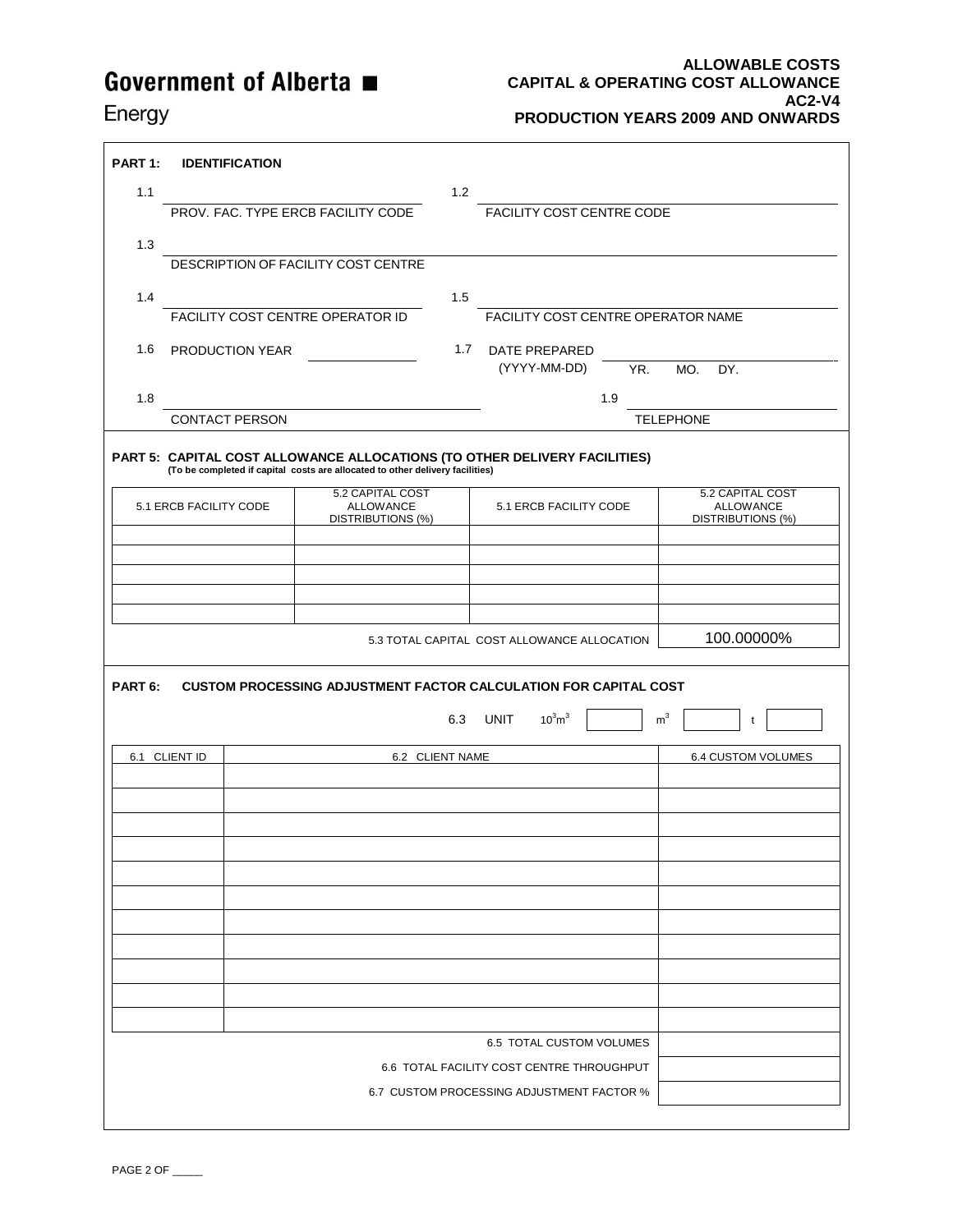#### **ALLOWABLE COSTS CAPITAL & OPERATING COST ALLOWANCE AC2-V4 PRODUCTION YEARS 2009 AND ONWARDS**

### Energy

| PART 1: | <b>IDENTIFICATION</b>                                                 |     |                                                    |                                 |     |  |
|---------|-----------------------------------------------------------------------|-----|----------------------------------------------------|---------------------------------|-----|--|
| 1.1     |                                                                       | 1.2 |                                                    |                                 |     |  |
|         | PROV. FAC. TYPE ERCB FACILITY CODE                                    |     | <b>FACILITY COST CENTRE CODE</b>                   |                                 |     |  |
| 1.3     |                                                                       |     |                                                    |                                 |     |  |
|         | DESCRIPTION OF FACILITY COST CENTRE                                   |     |                                                    |                                 |     |  |
| 1.4     |                                                                       | 1.5 |                                                    |                                 |     |  |
|         | FACILITY COST CENTRE OPERATOR ID                                      |     | FACILITY COST CENTRE OPERATOR NAME                 |                                 |     |  |
| 1.6     | <b>PRODUCTION YEAR</b>                                                |     | 1.7 DATE PREPARED<br>(YYYY-MM-DD)                  | YR.<br>MO.                      | DY. |  |
| 1.8     |                                                                       |     | 1.9                                                |                                 |     |  |
|         | <b>CONTACT PERSON</b>                                                 |     | <b>TELEPHONE</b>                                   |                                 |     |  |
|         | PART 7: OPERATING COST ALLOWANCE CALCULATION                          |     |                                                    |                                 |     |  |
| 7.1     | STANDARD ALLOWABLE OPERATING COSTS (\$) (EXCEPT FOR UTILITIES IN 7.2) |     |                                                    |                                 |     |  |
| 7.2     | <b>CO-GENERATION UTILITIES</b>                                        |     |                                                    |                                 |     |  |
|         | 7.3 OTHER ALLOWABLES (DESCRIPTION)                                    |     | 7.4 OTHER ALLOWABLES (ACTUAL OPERATING COSTS) (\$) |                                 |     |  |
|         |                                                                       |     |                                                    |                                 |     |  |
|         |                                                                       |     |                                                    |                                 |     |  |
|         |                                                                       |     |                                                    |                                 |     |  |
|         |                                                                       |     |                                                    |                                 |     |  |
|         |                                                                       |     |                                                    |                                 |     |  |
|         |                                                                       |     |                                                    |                                 |     |  |
|         |                                                                       |     |                                                    |                                 |     |  |
|         |                                                                       |     |                                                    |                                 |     |  |
| 7.5     | DIRECT ALLOWABLE OPERATING COSTS                                      |     |                                                    |                                 |     |  |
| 7.6     | <b>OVERHEAD</b>                                                       |     |                                                    |                                 |     |  |
| 7.7     | DIRECT ALLOWABLE OPERATING COST & OVERHEAD                            |     |                                                    |                                 |     |  |
| 7.8     | WORKING CAPITAL ALLOWANCE                                             |     |                                                    |                                 |     |  |
| 7.9     | GREENHOUSE GAS EMISSION COMPLIANCE COST (net of debits and credits)   |     |                                                    |                                 |     |  |
| 7.10    | TOTAL OPERATING COST ALLOWANCE                                        |     |                                                    |                                 |     |  |
| PART 8: | OPERATING COST ALLOWANCE ALLOCATIONS (TO WORKING INTEREST OWNERS)     |     |                                                    |                                 |     |  |
|         |                                                                       |     |                                                    | $0.2$ ODED ATING COOT ALLOWANCE |     |  |

| 8.2 CLIENT NAME                              | 8.3 OPERATING COST ALLOWANCE<br>DISTRIBUTIONS (%) |
|----------------------------------------------|---------------------------------------------------|
|                                              |                                                   |
|                                              |                                                   |
|                                              |                                                   |
|                                              |                                                   |
|                                              |                                                   |
|                                              |                                                   |
| 8.4 CUSTOM PROCESSING ADJUSTMENT FACTOR %    |                                                   |
| 8.5 TOTAL OPERATING COST ALLOWANCE ALLOCATED | 100.00000%                                        |
|                                              |                                                   |